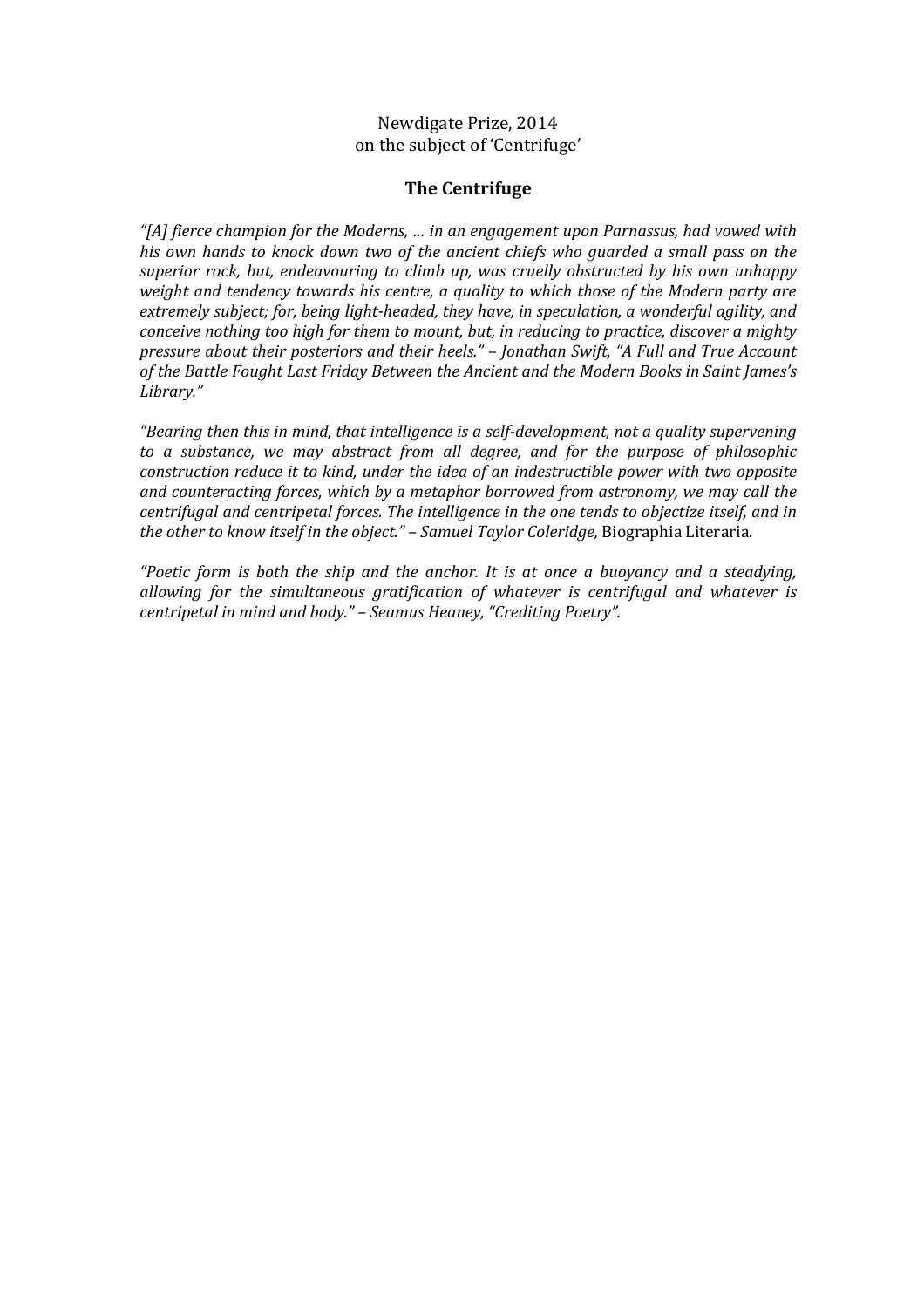### 1. The Mechanism

*"Fear not before the confusion outside of thee, but before the confusion in thee; strive for unity, but seek it not in uniformity; strive for repose, but not through equilibrium, not through a standstill of thy activity." – Friedrich Schiller, "On Naïve and Sentimental Poetry", translated by William F. Wertz, Jr.* 

Since time is flying everywhere I look, I take this opportunity to pause. You, centrifuge, my futuristic book, You heart of chrome, with ventricles of gauze, I choose your spin to execute my chores, To order what I cannot separate And formalize the thoughts I cogitate.

You are my whirring, whirling wizard's cup, My stern reminder, *carpe diem*-ator, You brighten, gladden, buck, and giddy up, You organise the work I must do later – You are the schemer of your own creator! You are my vessel, I your alchemist, You conjure turn and counterturn and twist.

You mortar and I pestle what you cluster, You muster and I master what you show. You cut the mix, you cleave the huff and bluster, You travel nowhere but you always go – You hem your margins like La Rochefoucauld! I tangent where you indicate the line And follow where your filigrees entwine.

I spirograph around your inspiration, I take the cues your curlicues suggest, I draw the line you drop in conversation, I siphon off what you have coalesced. You are my desktop *mécanique céleste*, My adumbrator and my in-the-groove – You move in circuits and those circuits move.

So, centrifuge, my counsellor of state, Enlarge the problems, show them to me plain: Uncover all the ways of thinking straight And lead me down discernment's dusty lane. You are my second body, other brain! I am Cincinnatus, you are the plough – Let matter follow where we furrow now.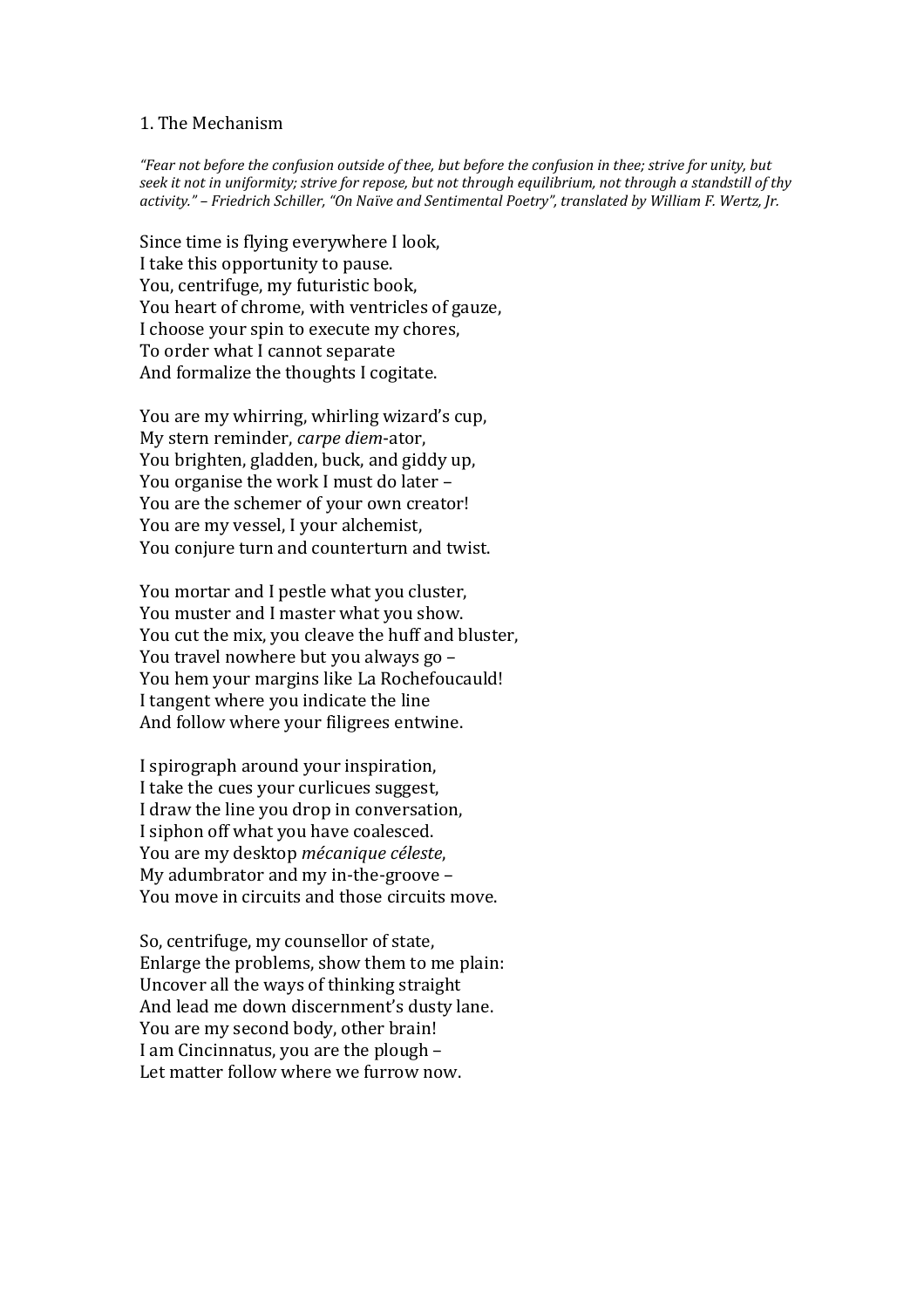### 2. Time

*"Time is a river which carries me along, but I am the river." – Jorge Luis Borges, "A New Refutation of Time".* 

If what is due to happen is decided By noughts and ones, or macromolecules, I'm happy not to know. Life's many-sided! The future rolls and rollicks and unspools - I'll follow silver, but no golden, rules. *Tempus fugit*? Oh, well let it go! I would it were not, but it must be so.

Yes, time accelerates, the more you sweat. Proportion is a nifty-fingered rogue Who deals regression, leaves you with regret, And turns your favourite fashion out-of-vogue. He slurs a broad, unedifying brogue. Say "time's a-flying"? But it is discrete! It's wings are flightworthy, unlike my feet.

Or is its passage down to my perspective? I like to think I'm looking from a train: When peering forward, trees (this is subjective) Appear to pass more slowly, to my brain, Than when I spin around to watch them wane Horizonwards. And so it is with days, Which run more quickly when one resurveys.

The metaphors I have for time are spatial And this conformity is not a fluke. The house of time is structured and palatial And passing through its walls, my mind's a spook - A gobbly ghoul, a speaker of degook. The time's a-changing? Unsurprisingly! I wasted time and now doth time waste me.

The comedy of time is what sustains it. The audience responses all agree That time's a joker. Tragedy arraigns it But teaches folks to live inventively And dig the whirligig's tomfoolery. So "*tempus fugit*"? Oh, well let it go! I would it were not, but it must be so.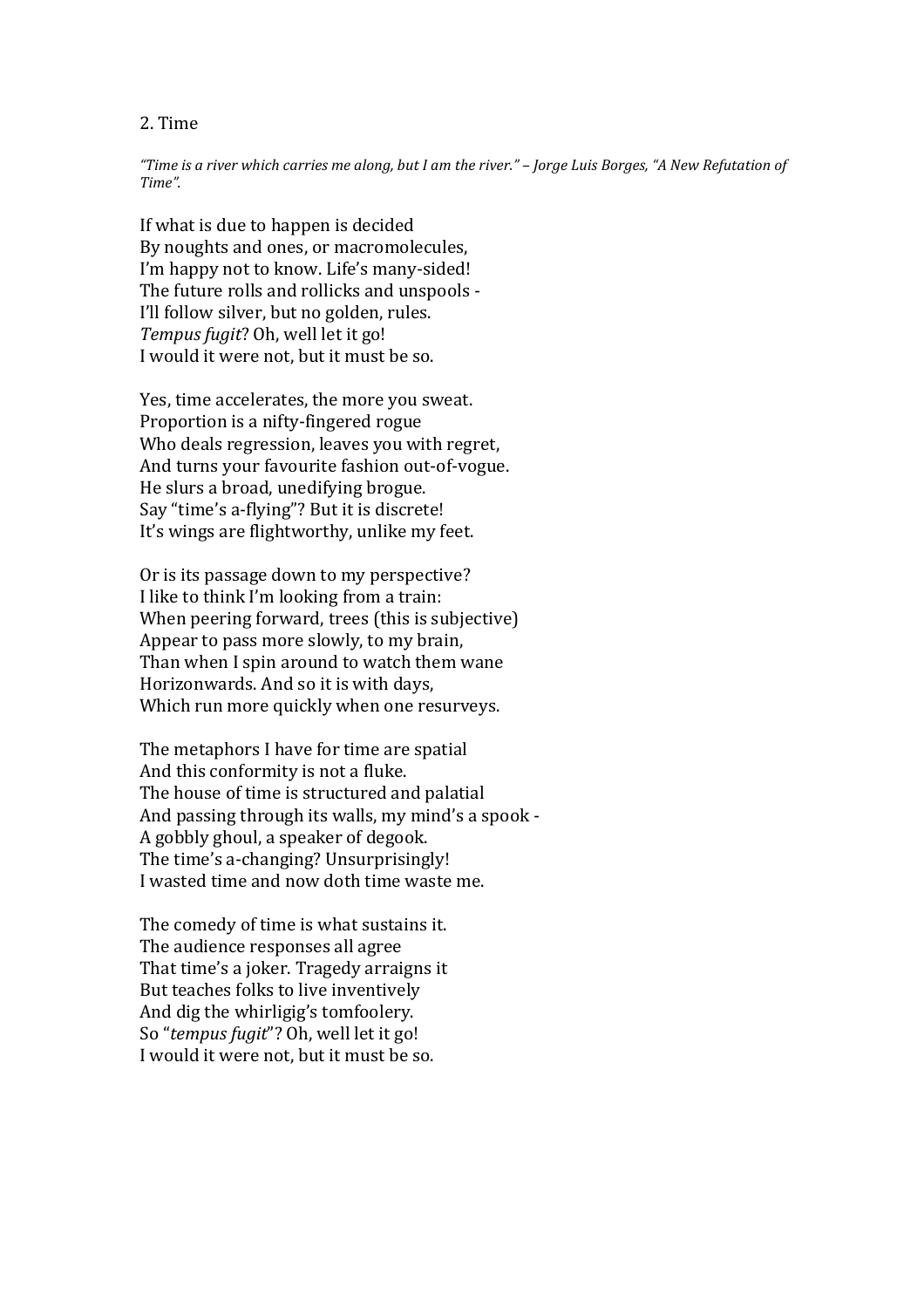#### 3. Self

*"To seek what is 'logically required' for sameness of person under unprecedented circumstances is to suggest that words have some logical force beyond what our past needs have invested them with." – W.V. Quine, reviewing Milton K. Munitz., ed.,* Identity and Individuation*, in* The Journal of Philosophy*, 1972.* 

Imagine I am spinning in a bottle, Whipped and whirled until my parts divide. Leave me there! Do not release the throttle Until my particles have disallied. You will agree, I think, that I have died? But now imagine, friend, that you recorded An image of the man you smorgasborded.

From that recording, you could make me new! From soup, you could reaggregate my frame. If organised correctly, from the stew Of molecules, I could return the same! But would that creature choose to bear my name? Would guilt for what was lost keep him awake And would he feel forever like a fake?

In that transmission, would I be transmuted? And would things change for anyone but "me"? Could I survive the process, comminuted To be reconstituted perfectly? I would be flesh again, for all to see, So that could be a kind of resurrection – Or, really, would it simply be reflection?

I hear that particles are all entangled By quantum ties, to others far away. Imagine if my entity were mangled – Hidden out there in the recherché Backwaters of the sky, a speck might sway! Could such a web, attuned to rhyme with me, Ensure, unchanged, my precious hope "to be"?

Consider, now, "The Rooster" by Miró: Its undulant geometries attest How form can govern meaning. All things flow But I believe the orderly flow best. What is a mind, when formless or at rest? And is my brain more "of me" than my bones? Is architecture patterning, or stones?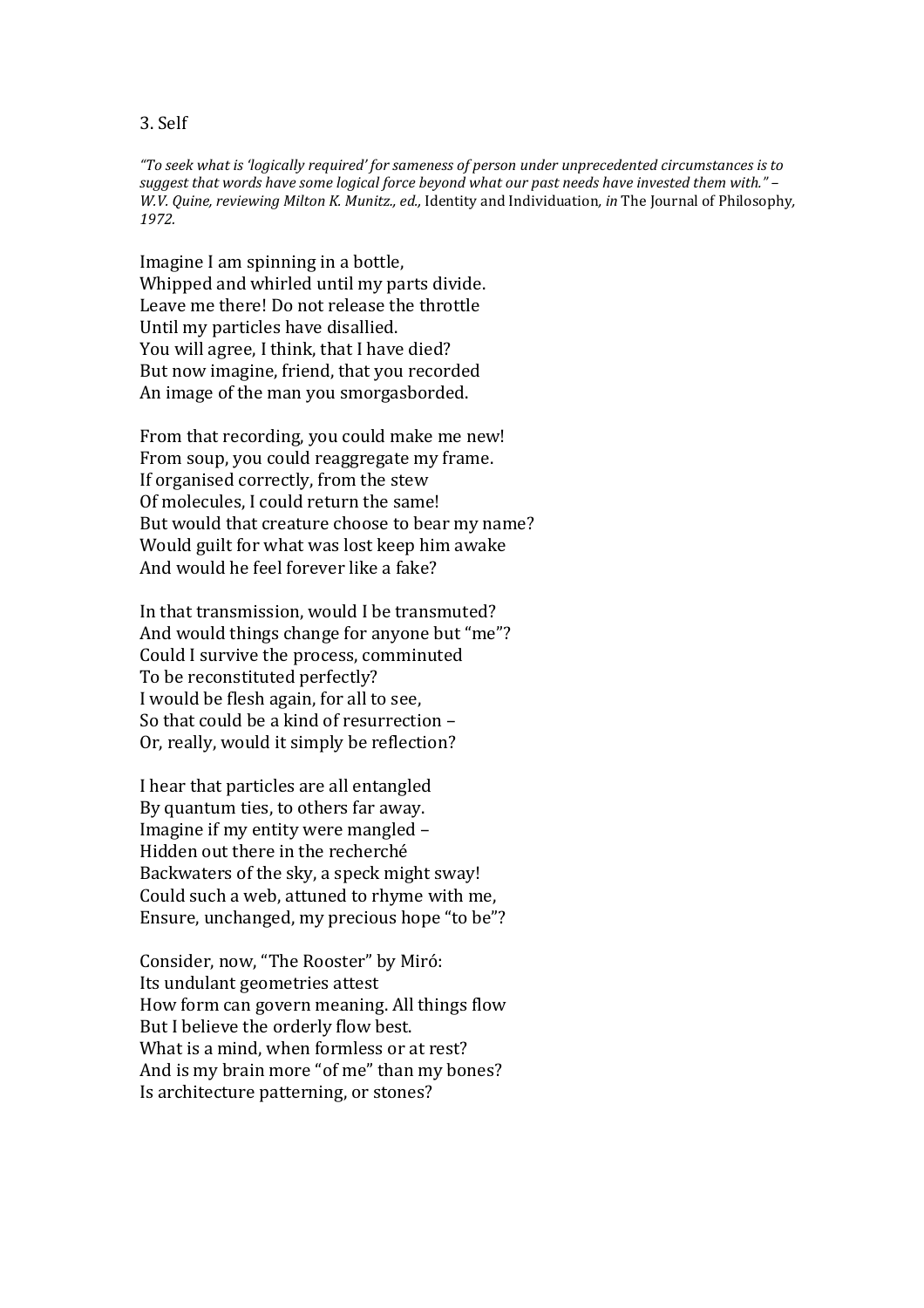### 4. Weight and Lightness

*"In practical life one will hardly find a person who, if he wants to travel to Berlin, gets off the train in Regensburg! In spiritual life, getting off the train in Regensburg is a rather usual thing." – Wassily Kandinsky, "On the Problem of Form".* 

Kandinsky was a centrifugal artist: The slush of east and west, the circled world Beyond which nothing, but the set-apart-est Colours that are crumpled, cramped, and curled, And fight to keep their secrets tightly furled – A puzzling sea that girds the supernoval Inventiveness of life into an oval.

Think of the balances in "Counter Weights", Painted round the time of "Transverse Line": A grumbling background hue recriminates The coloured blocks that seem to shift and shine As if to semaphore some secret sign. They look like city blueprints from above But, equally, might be a map of love.

With weight and lightness in proximity, It's difficult to disentangle sense Since sense becomes its own examinee. Weight is the daring future perfect tense That purposes to augur and condense, While lightness is the mode of butterflies – A mood to live in, hone, and improvise.

I side with lightness. Lightness always wins. The eye is drawn to lightness first and last. Weight's interruptive brunt vibrates and spins But lightness can deflect its strongest blast. Lightness is the sail that pulls the mast! It is the force of jocular endeavour. It is the only prize for being clever.

"Anyone whose goal is something higher," Quips Kundera, "must suffer vertigo." But is it weight to which his thoughts aspire Or lightness? Well, the first will group below The latter, as the centrifuge can show – And so this gadget clarifies my trouble: Weight sinks, but lightness rises like a bubble.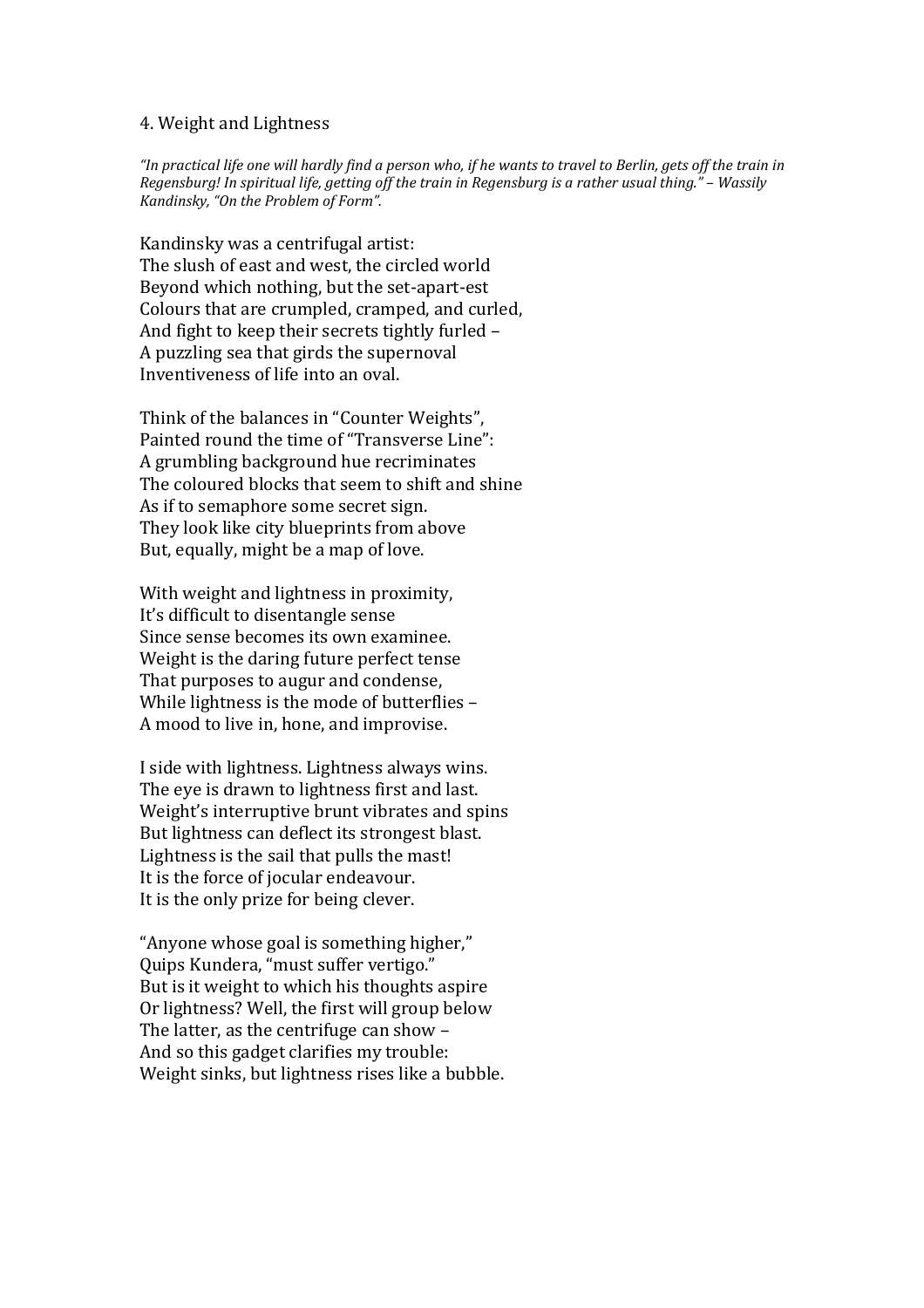#### 5. The Unconscious

*"The centre that I cannot find Is known to my Unconscious Mind; I have no reason to despair Because I am already there." – W.H. Auden, "The Labyrinth".* 

Jack Yeats I'd call a centripetalist. Much like his brother, William, he was striving To find the reason patternings exist And reinvigorate them. What I'm driving At with all this pictographic jiving Can reckon Horace as an endorsee: As painting is, so poetry can be.

The aquifer from which each draws its water Is hidden in the shadows of the head. It is the womb where Zeus conceived his daughter Who parleyed with Apollo when the red Rivers ran at Troy, where Paris fled. It is a land of dream-catchers and kvetches, It is a hunter's cave adorned with sketches.

Freud called it "the unconscious", which I guess is As accurate a name for it as any – This *ignis fatuus* that luminesces To lure a thinker where the footing's fenny. It is imagination's spinning jenny: Its workers yearn for room, to roar and roam Or rise like Aphrodite from the foam.

Thoughts come like actors on the conscious stage. They chatter in the wings before a show – "To die before the interval!" "I'd gauge The punters well tonight." "Duck, do you know The author? Why so heavy? What's his woe?" And so their season dredges, drags, and drudges Until, as one, they wipe off make-up's smudges

And cry, "Enough despair! Today we change Our tragic buskin for the comic sock. It's time to flaunt our full, unfettered range And let the audience see how we rock. We've had our fill of threnody and shock And now it's time to scratch the record book – To farce it up, mistake and be mistook!"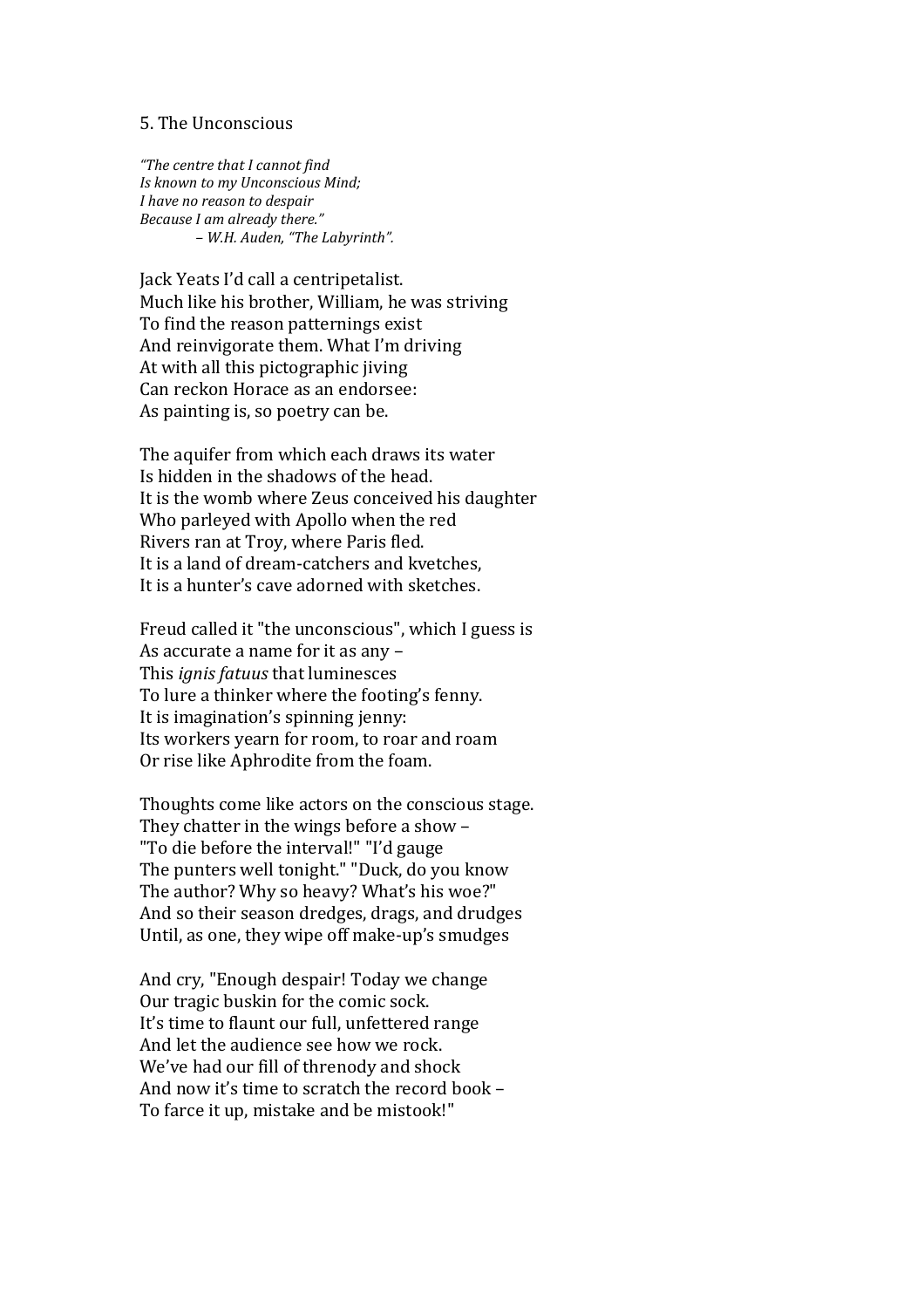# 6. Sleep

*"The righteous are those who can control their dreams." – John Fuller, "Logical Exercises".* 

The house Picasso stayed in by the sea Surveys Antibes, across from Juan-les-Pins. Up there the painter sharpened his *esprit* And slowly found *ses images Africains* Mingling with his *chèvres* and *sylvains*. There he found new symbols for his dreams And drew them into life in doodled reams.

Dreams! What are they? What defines a dream? Dreams are strict, contracted universes Composed on synapses. Their laws can seem Less comprehensible than witches' curses, More recondite than doubtful nonsense verses. Dreams are our own and yet they are surprises: They are the speckled shells of our surmises.

In daylight, dreams lurk on the edge of vision Or saunter past, apparelled as a charmer. It is their pride to jettison misprision And lift the visor of our fancy's armour. Dreams are the cerebellum's private drama! A bluffer's answer to the double bluff, Dreams prove imagination is enough.

Sleep's the feasthall where the dreamer sups, Sleep blends the day's *bonne bouches* with its slops. Sleep is the rich replenisher of cups. Sleep is a terminus where nothing stops, A Broadway hit that thrives and never flops! Sleep is the mind's recalibrating sieve, Sleep is the minx we've all been sleeping with.

Sleep makes this life a string of jamborees, Each one engrossing, graced, and garlanded. Sleep is the fortune teller's tannic lees, The happy hypnotist inside my head, The one who backs or beckons me to bed. It is the clown, stunt-double, and the stooge. Sleep is the mind's self-sorting centrifuge.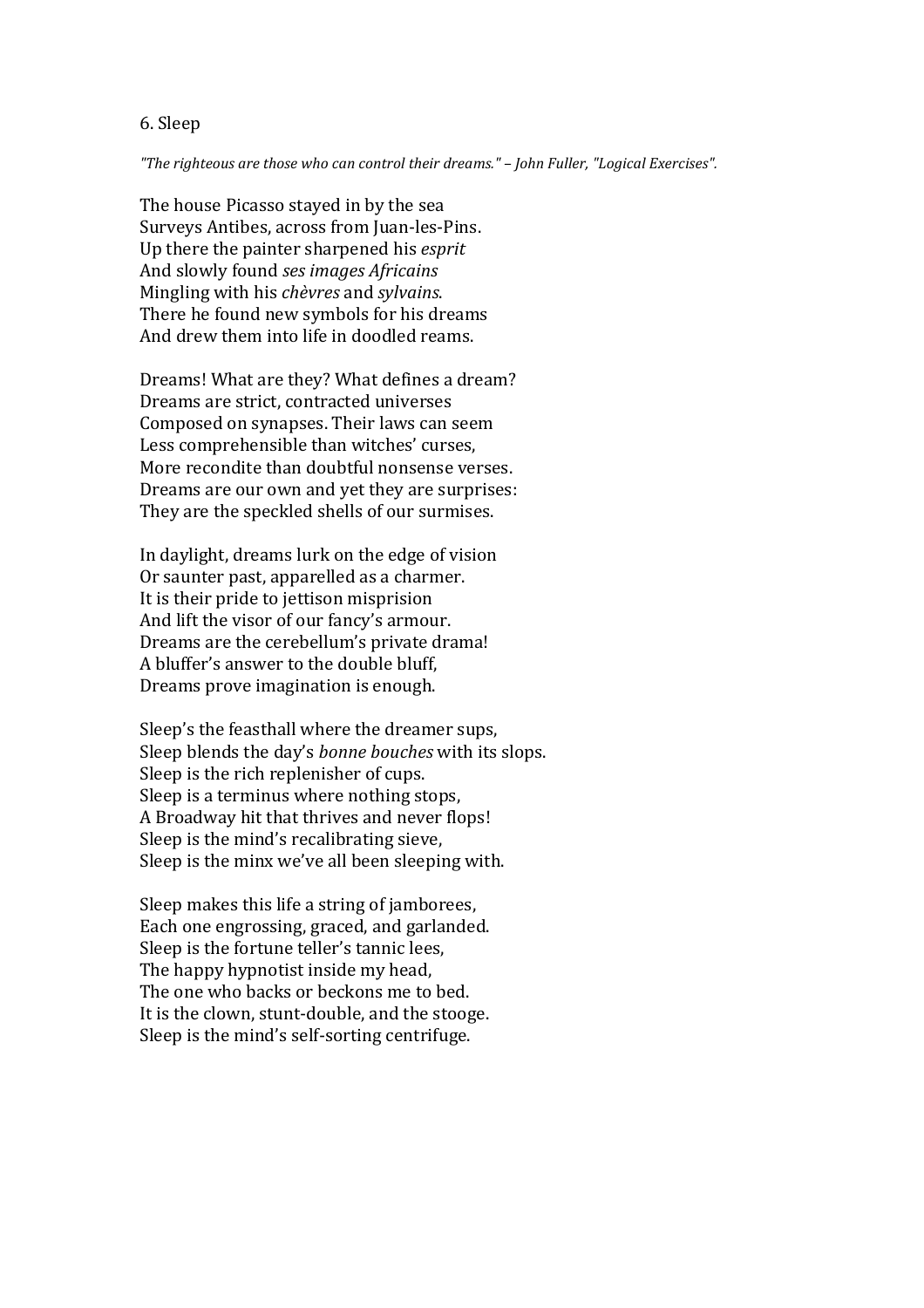### 7. The Page

*"There is one knowledge which it is every man's duty and interest to acquire, namely, self-knowledge." – Samuel Taylor Coleridge,* Aids to Reflection.

Say I'm the subject, and the object's me. Better that than nature, men and women, Astrophysics, truth, or gravity – I need a subject large enough to swim in And yet a cut of garment I'll look slim in. I need a space to try my hand at order: I need, before a reader, a recorder.

You, Page, my boundless partner, word-bound lover, My space to swim and dive and paddle free, You hold my note, you close me in your cover, You are my as-it-was and my shall-be! I am your supplicant, your refugee And you, my soft, mind-melting carrycot, My constant, flourishing forget-me-not.

You are my strange estranger and my strength, My storyteller and my as-it-seems, You stretch me through the future without length, You flutter reams of colour through my dreams, You sweep my winter frost into your streams – My one reliability, my trust, My galvanizer, guarding me from rust.

You, endless sinecure, my sin-forgiven, My last sincerity, my carry-on, The ruptures that your rivulets have driven Between my body's sprung automaton And thinking's evanescent eidolon Have broken what I was, but kept the pieces – You ward the Me my presence predeceases.

So I'm the "centre" I've been satelliting. A force that pulls me one way is the "-fugal" And "-petal" is the other, self-alighting. Between them, I shall keep my lapses frugal, Sing the margins, sound the paper's bugle! I'm in the centrifuge of pen and ink – It shows me what I am, and how I think.